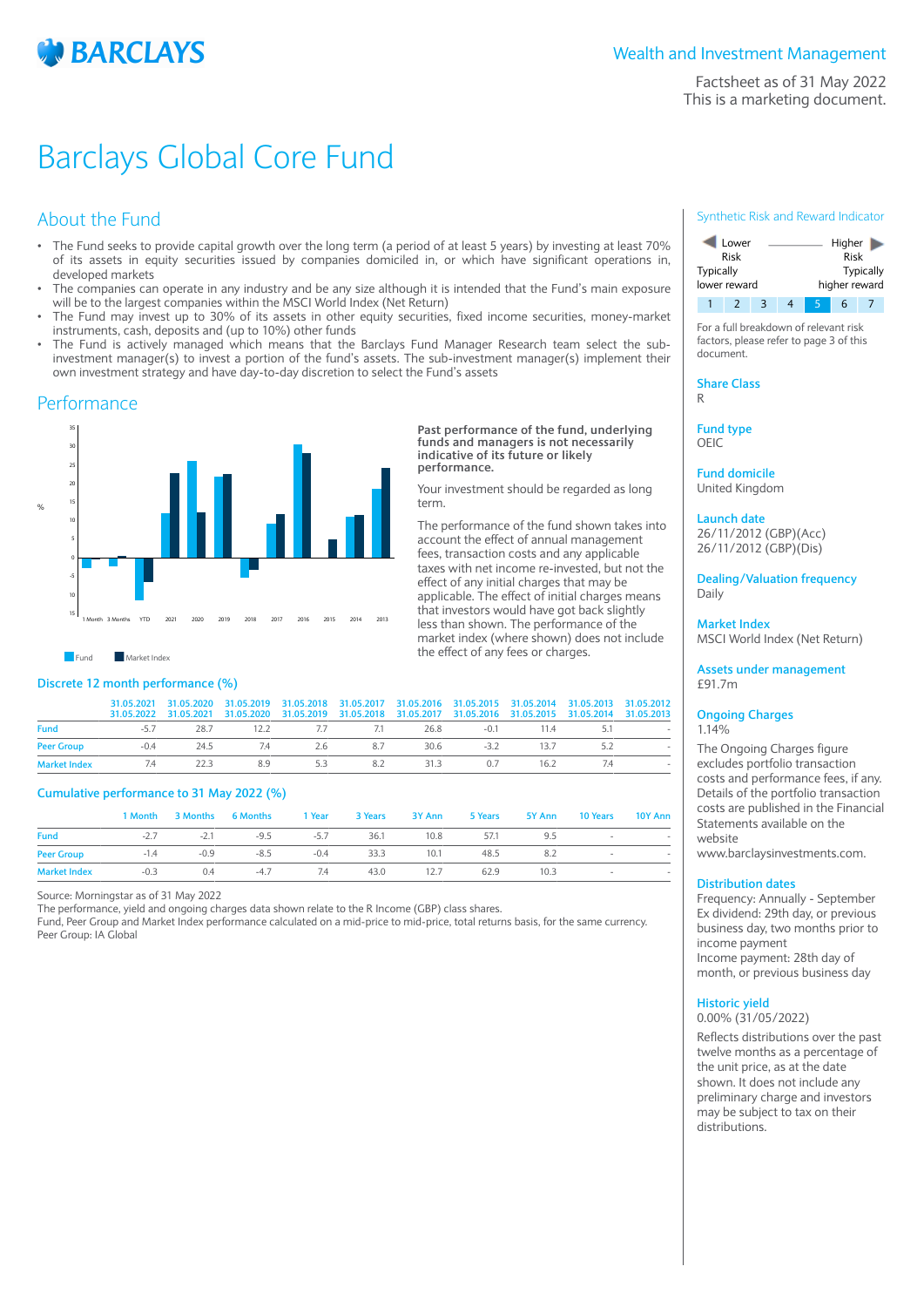

### Wealth and Investment Management

Factsheet as of 31 May 2022 This is a marketing document.

## Barclays Global Core Fund

## Manager Allocation



- Majedie was added to the Fund in September 2018<br>• Employee ownership meaning stability, commitmer
- Employee ownership meaning stability, commitment and aligned interests<br>• The approach is based on combining three distinctive styles and investment
	- The approach is based on combining three distinctive styles and investment horizons which brings natural diversification. Tom Record is naturally a growth investor, Tom Morris is more value focused whereas valuation is the bedrock of Adrian Bass' approach

## Sector Allocation



| Fund | Market Index |
|------|--------------|
|      |              |

## Country Allocation

|                          | <b>Fund (%)</b> | MI(%) |
|--------------------------|-----------------|-------|
| United States of America | 62.2            | 66.0  |
| Japan                    | 4.8             | 6.2   |
| United Kingdom           | 4.4             | 4.8   |
| South Korea              | 4.0             | 0.0   |
| Netherlands              | 3.8             | 1.5   |
| France                   | 3.5             | 2.9   |
| Denmark                  | 3.0             | 0.7   |
| China                    | 7.4             | 0.0   |
| Switzerland              | 2.0             | 3.3   |
| Other                    | 9.8             | 14.4  |

## Top 10 Holdings

|                            | <b>Fund (%)</b> | MI (%) |
|----------------------------|-----------------|--------|
| Microsoft Corp             | 4.1             | 3.6    |
| Electronic Arts Inc.       | 3.1             | 0.1    |
| Amazon.com Inc             | 2.9             | 2.0    |
| Alphabet Inc Class A       | 2.8             | 1.3    |
| Fisery Inc.                | 2.6             | 0.1    |
| Koninklijke KPN NV         | 2.5             | 0.0    |
| Zimmer Biomet Holdings Inc | 7.4             | 0.0    |
| L3Harris Technologies Inc  | 2.2             | 0.1    |
| Hasbro Inc.                | 2.1             | 0.0    |
| <b>EOG Resources Inc.</b>  | 1.9             | 0.1    |

Source: Morningstar. Funds investing in overseas securities are exposed to currency exchange risks.

#### **Price** £2.97 (31/05/2022)(GBP)(Acc) £2.42 (31/05/2022)(GBP)(Dis)

#### **Holdings** 92

**ISA allowable?** Yes

**SIPP allowable?** Yes

#### **Sedol code**

B51B932 (GBP)(Acc) B4WZMX7 (GBP)(Dis)

#### **ISIN code**

GB00B51B9325 (GBP)(Acc) GB00B4WZMX77 (GBP)(Dis)

**Bloomberg code** (GBP)(Acc) (GBP)(Dis)

## **Depositary**

Northern Trust Investor Services Limited

#### **Investment Manager**

Barclays Investment Solutions Limited

## **Risk statistics**

| Volatility            | 14.5% |
|-----------------------|-------|
| Sharpe Ratio          | 0.8   |
| Beta                  | 0.9   |
| <b>Tracking Error</b> | 5.7%  |

The above statistics are annualised and cover three years to the date of this factsheet. Where three years history is not yet available, one year statistics are shown.